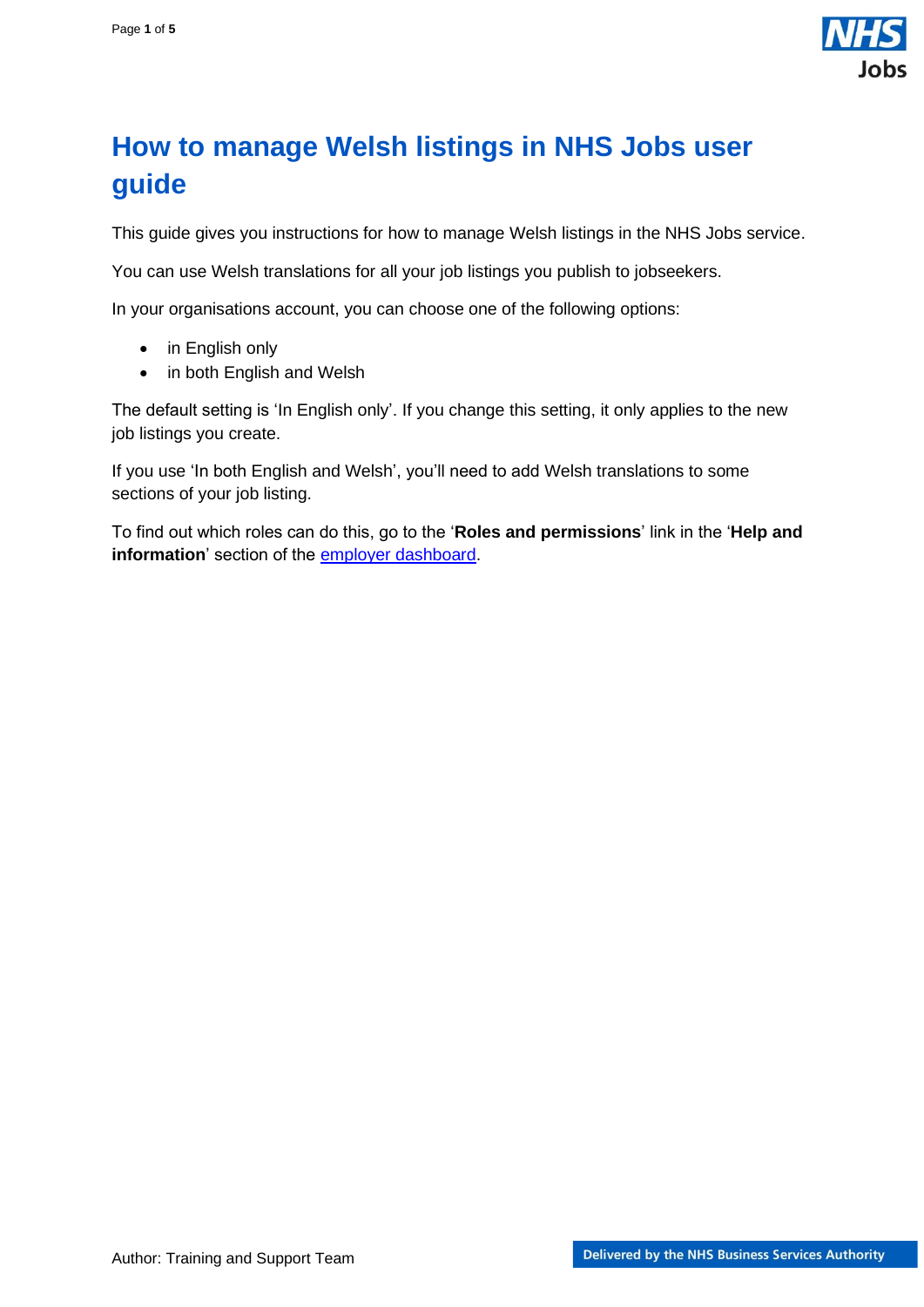# **Contents**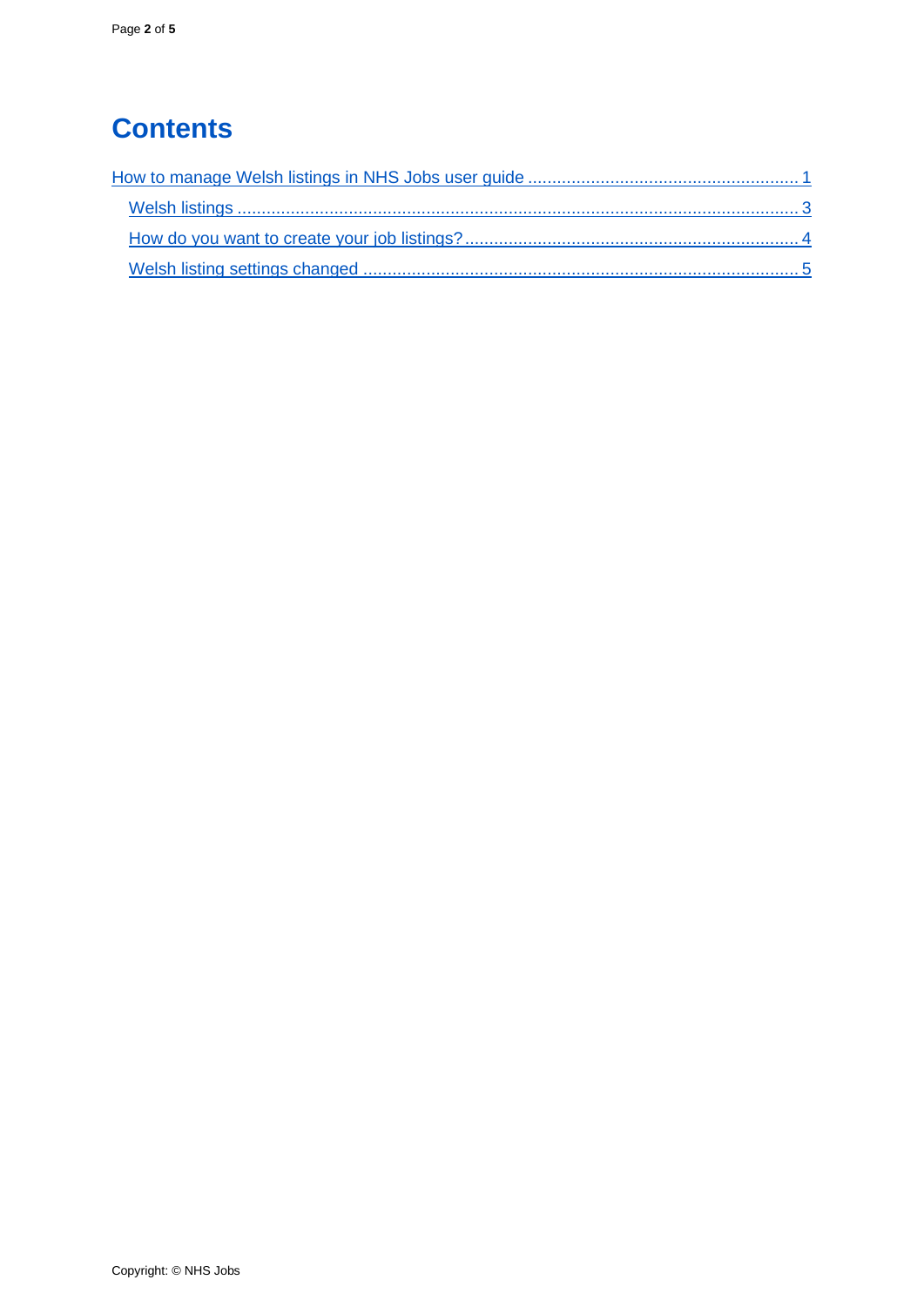#### <span id="page-2-0"></span>**Welsh listings**

This page gives you instructions for how to manage Welsh listings in your organisations account.

**Important:** The employer dashboard is shown. You'll only see the 'Welsh listings' link if you're an NHS Jobs 'Super user' role for your organisations account.

To manage your Welsh listings, complete the following step:

1. Select the ['Welsh listings'](#page-3-0) link.

| Jobs<br><i>INHS</i>                                 |                                                                 | You're viewing NHS Training and Support<br>Change<br>Signed in as Liam M1 Sign Out |  |
|-----------------------------------------------------|-----------------------------------------------------------------|------------------------------------------------------------------------------------|--|
|                                                     |                                                                 | Show tasks for all accounts                                                        |  |
|                                                     | <b>BETA</b> Your feedback will help us to improve this service. |                                                                                    |  |
| <b>NHS Training and Support</b><br><b>Dashboard</b> |                                                                 | What you can do                                                                    |  |
| Tasks by stage                                      | <b>Listings by user</b>                                         | <b>Create a job listing</b><br><b>Search for a listing</b>                         |  |
| Showing tasks for<br>All users                      | $\checkmark$                                                    | Search for an applicant                                                            |  |
| <b>Draft</b>                                        | $\overline{2}$                                                  | <b>Manage the account</b><br>Manage users                                          |  |
| <b>Published</b>                                    | $\mathbf 0$                                                     | At risk applicants<br><b>Accredited logos</b>                                      |  |
| <b>Shortlisting</b>                                 | $\mathbf 0$                                                     | Key performance indicators<br>(KPIs)<br><b>Approval settings</b>                   |  |
| <b>Interviews</b>                                   | 4 - on track 2, overdue 2                                       | Departments<br><b>Welsh listings</b>                                               |  |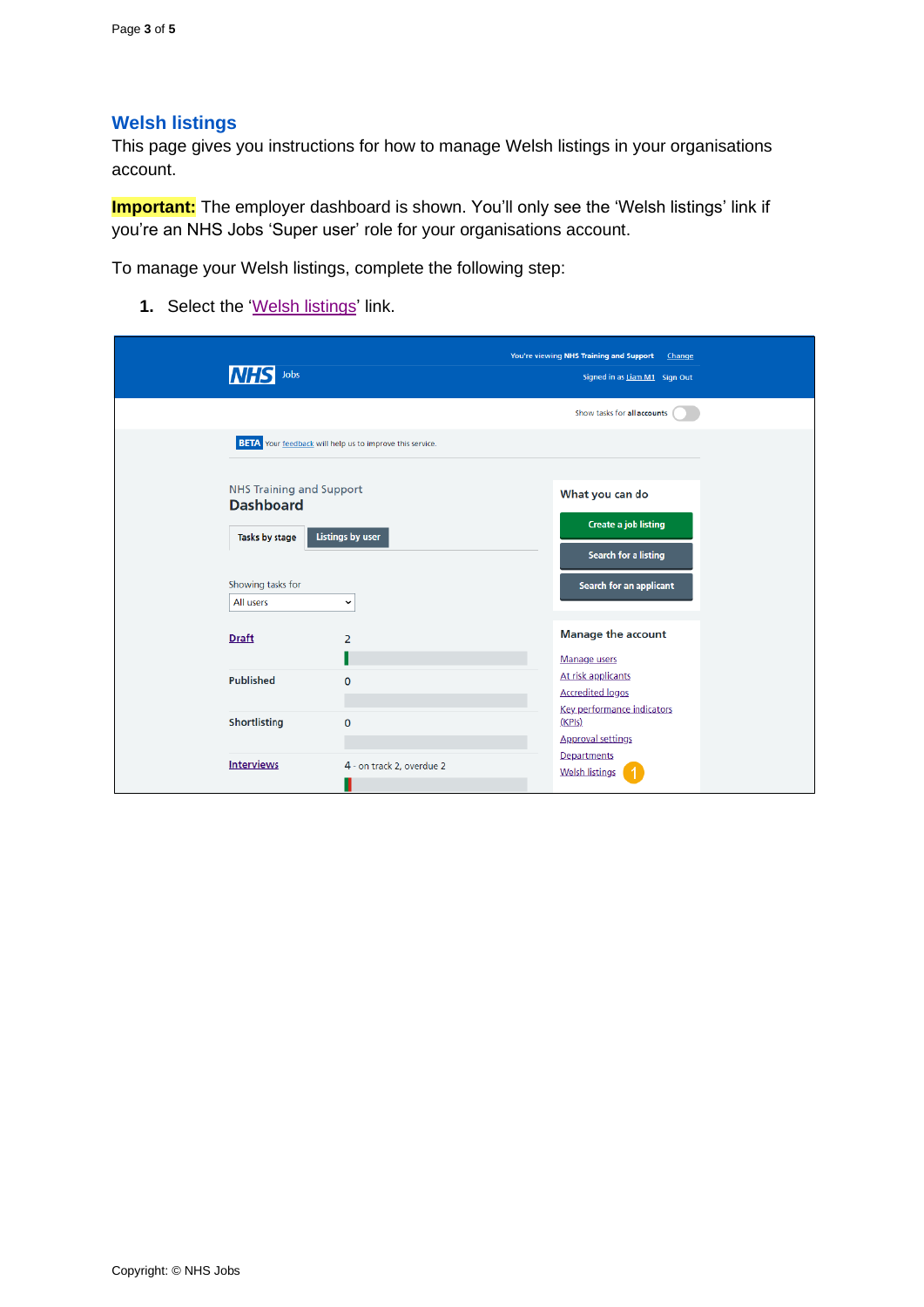#### <span id="page-3-0"></span>**How do you want to create your job listings?**

This page gives you instructions to confirm how you want to create your job listings.

**Important:** The default setting is 'In English only'. If you change this setting, it only applies to the new job listings you create. If you use 'In both English and Welsh', you'll need to add Welsh translations to some sections of your job listing.

To confirm how you want to create your job listings, complete the following steps:

- **1.** Select an answer.
- 2. Select the ['Save and continue'](#page-4-0) button.

| <b>NHS</b><br>Jobs                                                                         | You're viewing NHS Training and Support<br>Signed in as Liam M1 Sign Out | Change            |
|--------------------------------------------------------------------------------------------|--------------------------------------------------------------------------|-------------------|
| <b>BETA</b> Your feedback will help us to improve this service.                            |                                                                          |                   |
| < Go back<br>Manage account<br>How do you want to create your job<br>listings?             |                                                                          |                   |
| In English only<br>$\overline{1}$<br>In both English and Welsh                             |                                                                          |                   |
| <b>Save changes</b>                                                                        |                                                                          |                   |
| Privacy policy<br><b>Terms and conditions</b><br><b>Accessibility Statement</b><br>Cookies | How to create and publish jobs                                           | © Crown copyright |